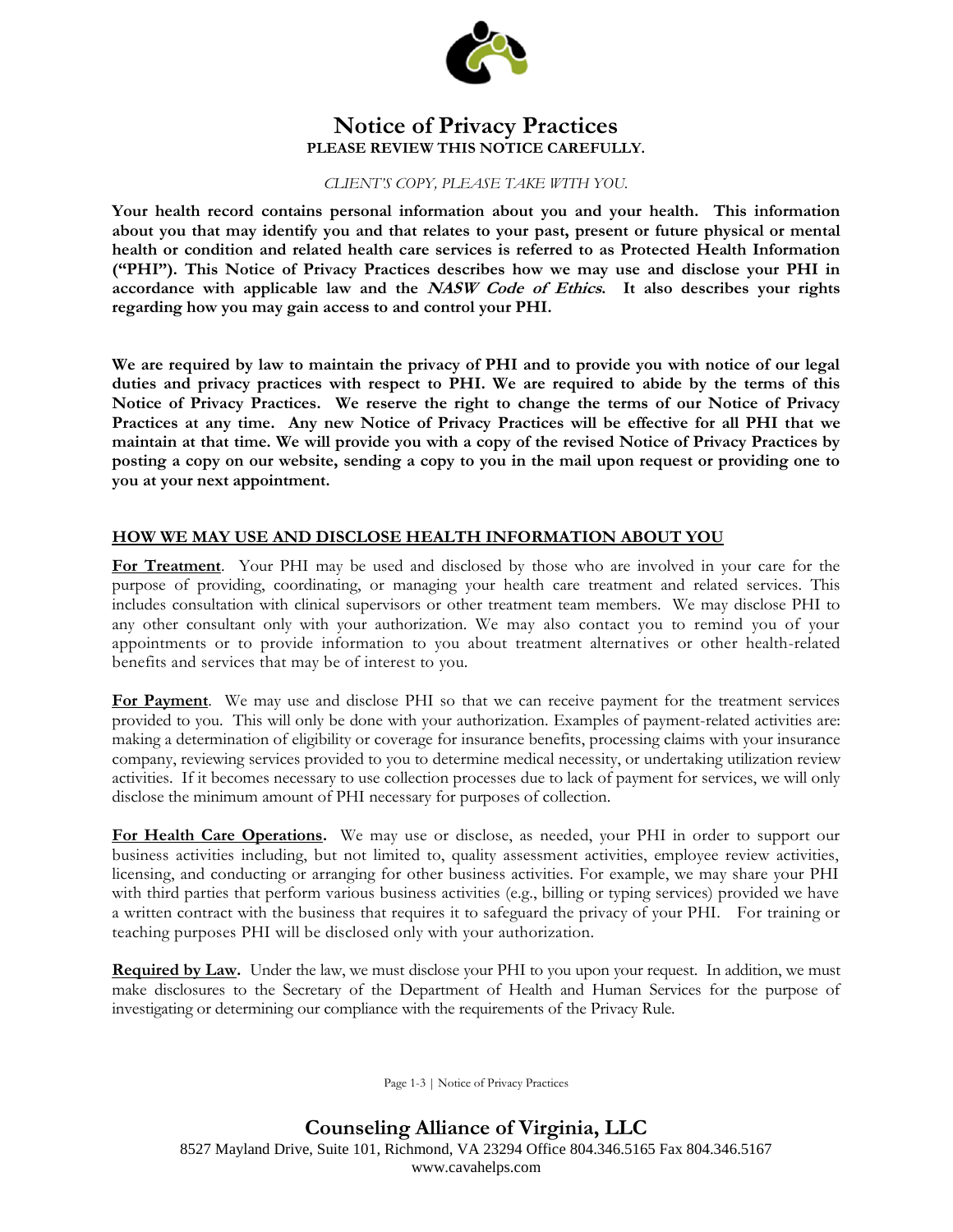

**Without Authorization**. Following is a list of the categories of uses and disclosures permitted by HIPAA without an authorization. Applicable law and ethical standards permit us to disclose information about you without your authorization only in a limited number of situations.

**As a social worker licensed in this state and as a member of the National Association of Social Workers, it is our practice to adhere to more stringent privacy requirements for disclosures without an authorization. The following language addresses these categories to the extent consistent with the NASW Code of Ethics and HIPAA.**

**Child Abuse or Neglect.** We may disclose your PHI to a state or local agency that is authorized by law to receive reports of child abuse or neglect.

**Judicial and Administrative Proceedings.** We may disclose your PHI pursuant to a subpoena (with your written consent), court order, administrative order or similar process.

**Deceased Patients.** We may disclose PHI regarding deceased patients as mandated by state law. A release of information regarding deceased patients may be limited to an executor or administrator of a deceased person's estate.

**Medical Emergencies.** We may use or disclose your protected health information in a medical emergency situation to medical personnel only in order to prevent serious harm. Our staff will try to provide you a copy of this notice as soon as reasonably practicable after the resolution of the emergency.

**Family Involvement in Care.** We may disclose information to close family members or friends directly involved in your treatment based on your consent or as necessary to prevent serious harm.

**Health Oversight.** If required, we may disclose PHI to a health oversight agency for activities authorized by law, such as audits, investigations, and inspections. Oversight agencies seeking this information include government agencies and organizations that provide financial assistance to the program (such as third-party payers based on your prior consent) and peer review organizations performing utilization and quality control.

**Law Enforcement.** We may disclose PHI to a law enforcement official as required by law, in compliance with a subpoena (with your written consent), court order, administrative order or similar document, for the purpose of identifying a suspect, material witness or missing person, in connection with the victim of a crime, in connection with a deceased person, in connection with the reporting of a crime in an emergency, or in connection with a crime on the premises.

**Specialized Government Functions.** We may review requests from U.S. military command authorities if you have served as a member of the armed forces, authorized officials for national security and intelligence reasons and to the Department of State for medical suitability determinations, and disclose your PHI based on your written consent, mandatory disclosure laws and the need to prevent serious harm.

**Public Health.** If required, we may use or disclose your PHI for mandatory public health activities to a public health authority authorized by law to collect or receive such information for the purpose of preventing or controlling disease, injury, or disability, or if directed by a public health authority, to a government agency that is collaborating with that public health authority.

**Public Safety.** We may disclose your PHI if necessary to prevent or lessen a serious and imminent threat to the health or safety of a person or the public. If information is disclosed to prevent or lessen a serious threat

Page 2-3 | Notice of Privacy Practices

## **Counseling Alliance of Virginia, LLC**

8527 Mayland Drive, Suite 101, Richmond, VA 23294 Office 804.346.5165 Fax 804.346.5167 www.cavahelps.com